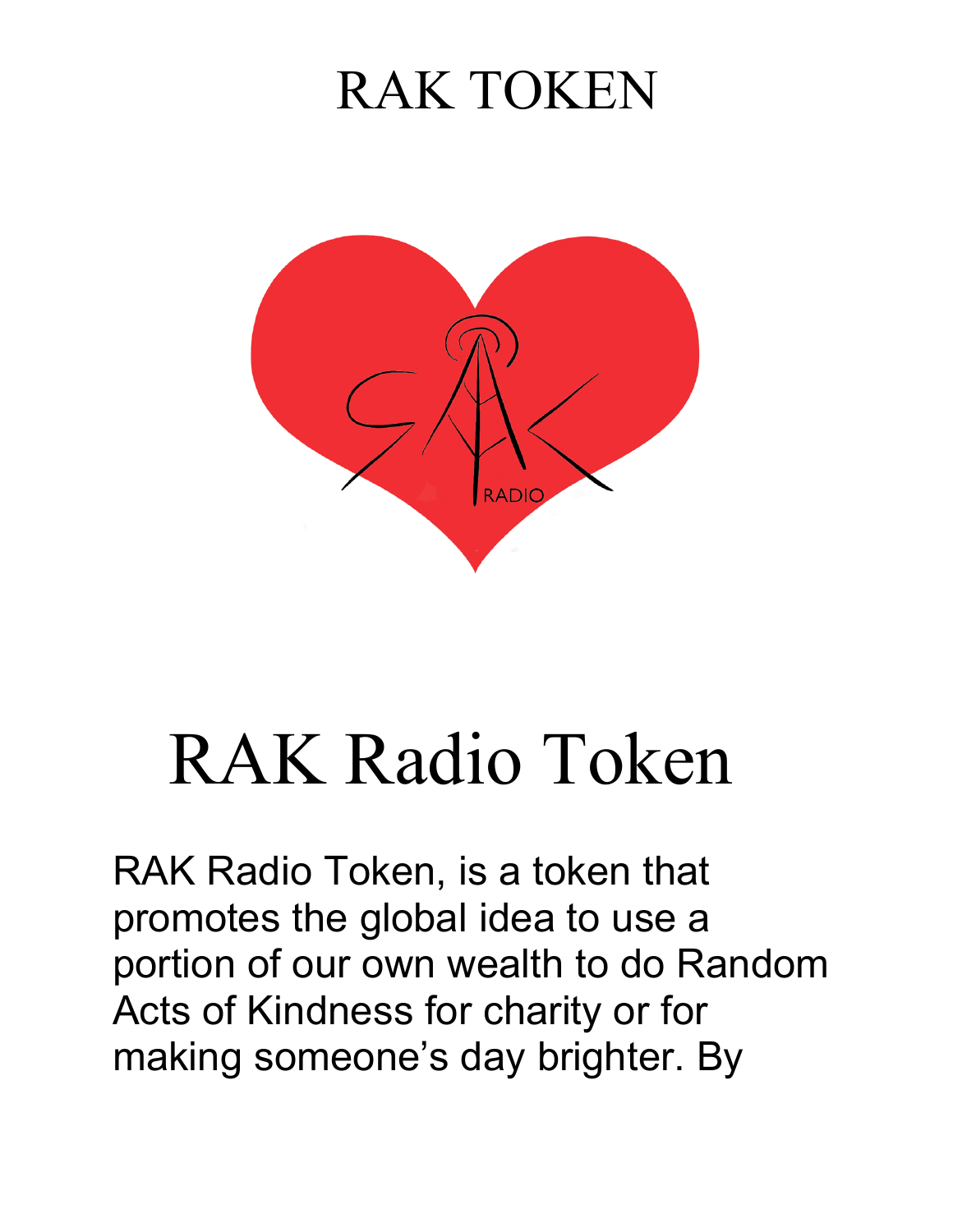buying RAK you are donating to RAK Radio and Random Acts of Kindness world-wide. By donating to RAK you are empowering and bringing people together through music and helping revolutionize the way people think of charity and crypto; together we can make the world a better place. One Random Act of Kindness at a time.

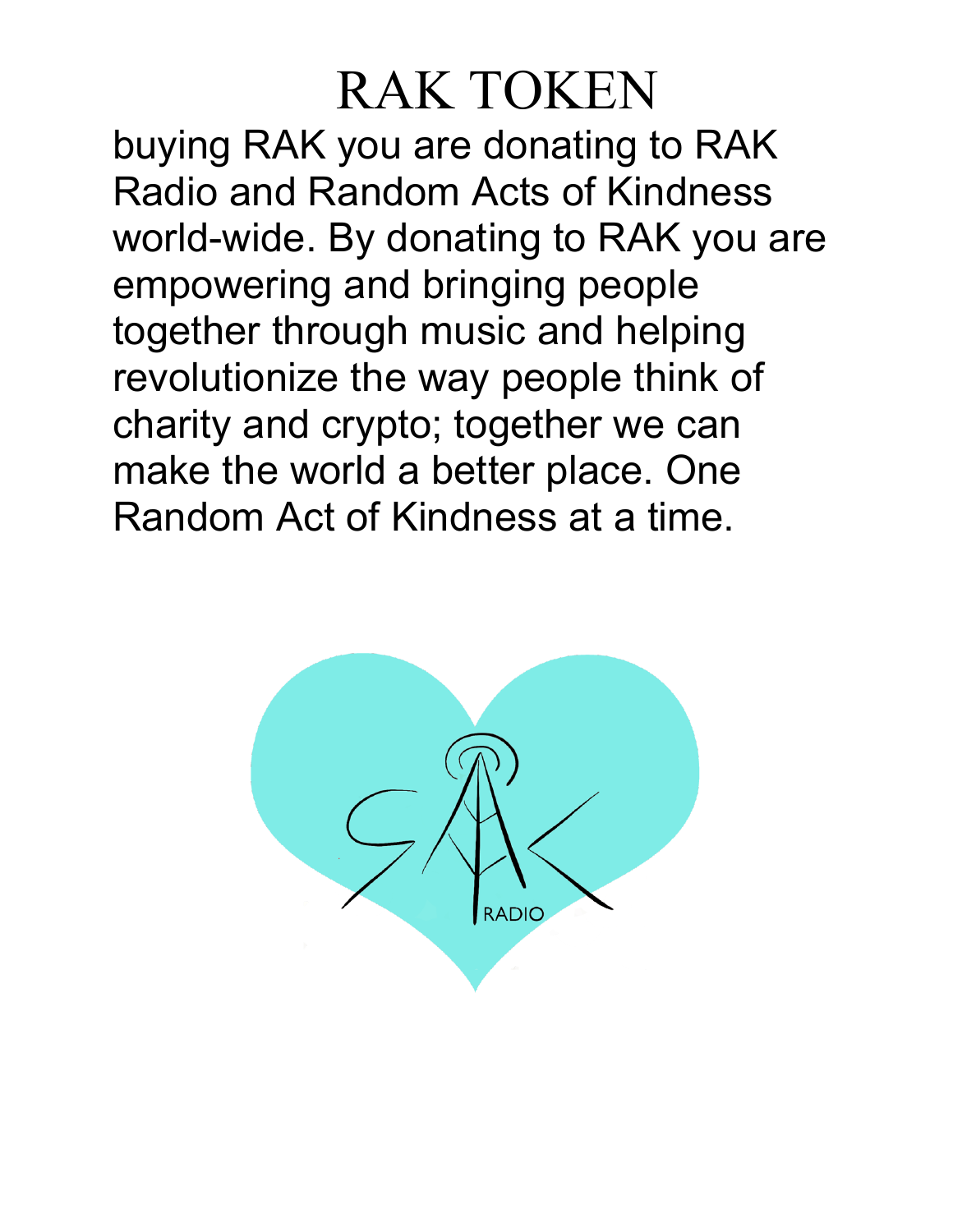#### ROADMAP

Stage 1

- •RAK Radio Development
- •RAK Radio Launch
- •Website
- •Token Fair Launch
- •White Paper
- •1000+ Holders
- •2000 Telegram Members
- •Coingecko Listing
- •Coinmarketcap Listing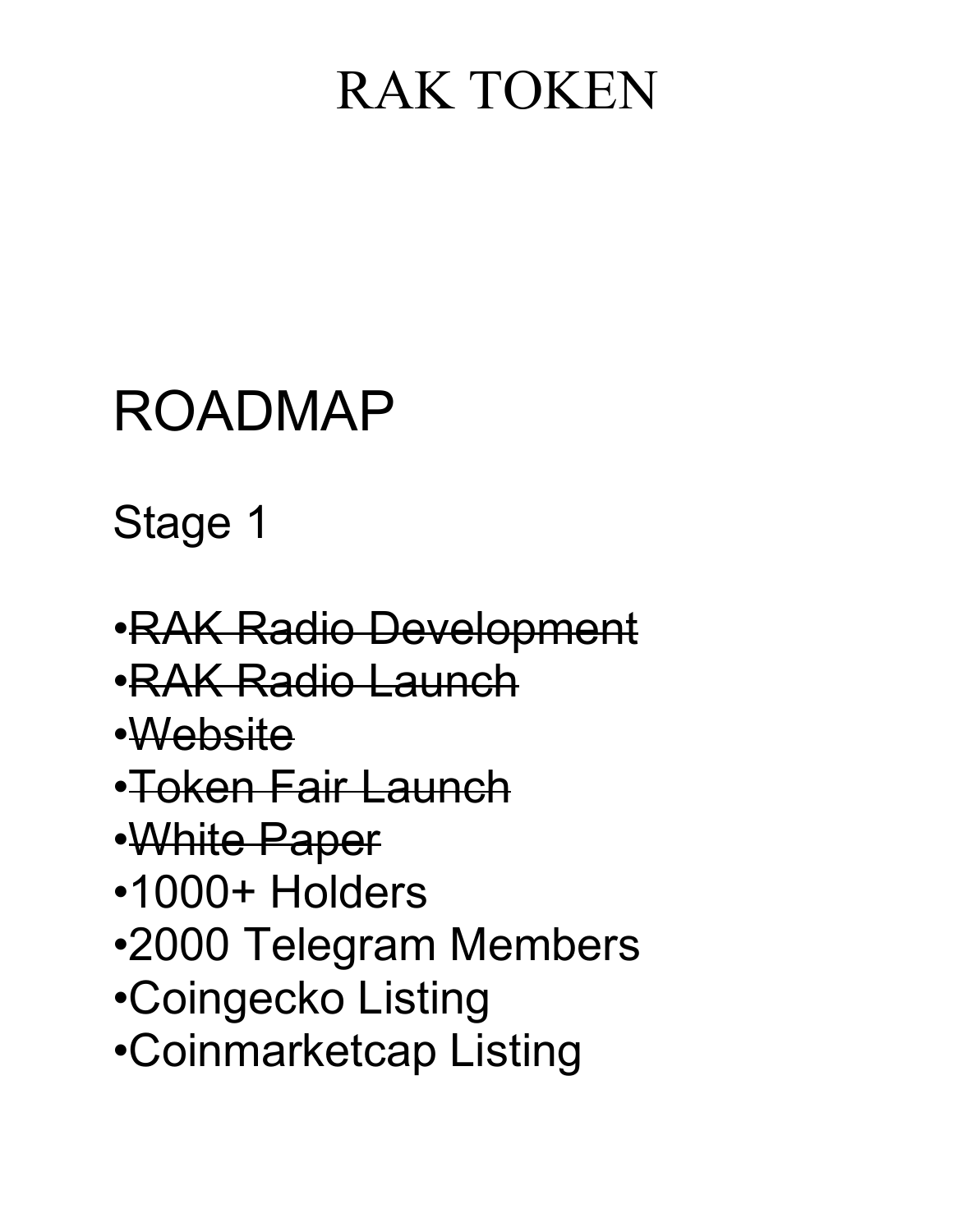#### RAK TOKEN •Contract Audit

Stage 2

•6000 Holders

- •10000 Telegram members
- •TikTok and Twitter Awareness
- •Random Acts of Kindness Event

Stage 3

- •40000 Holders
- •Listing on small exchanges
- •Prepare for major exchange listings
- •Random Acts of Kindness Event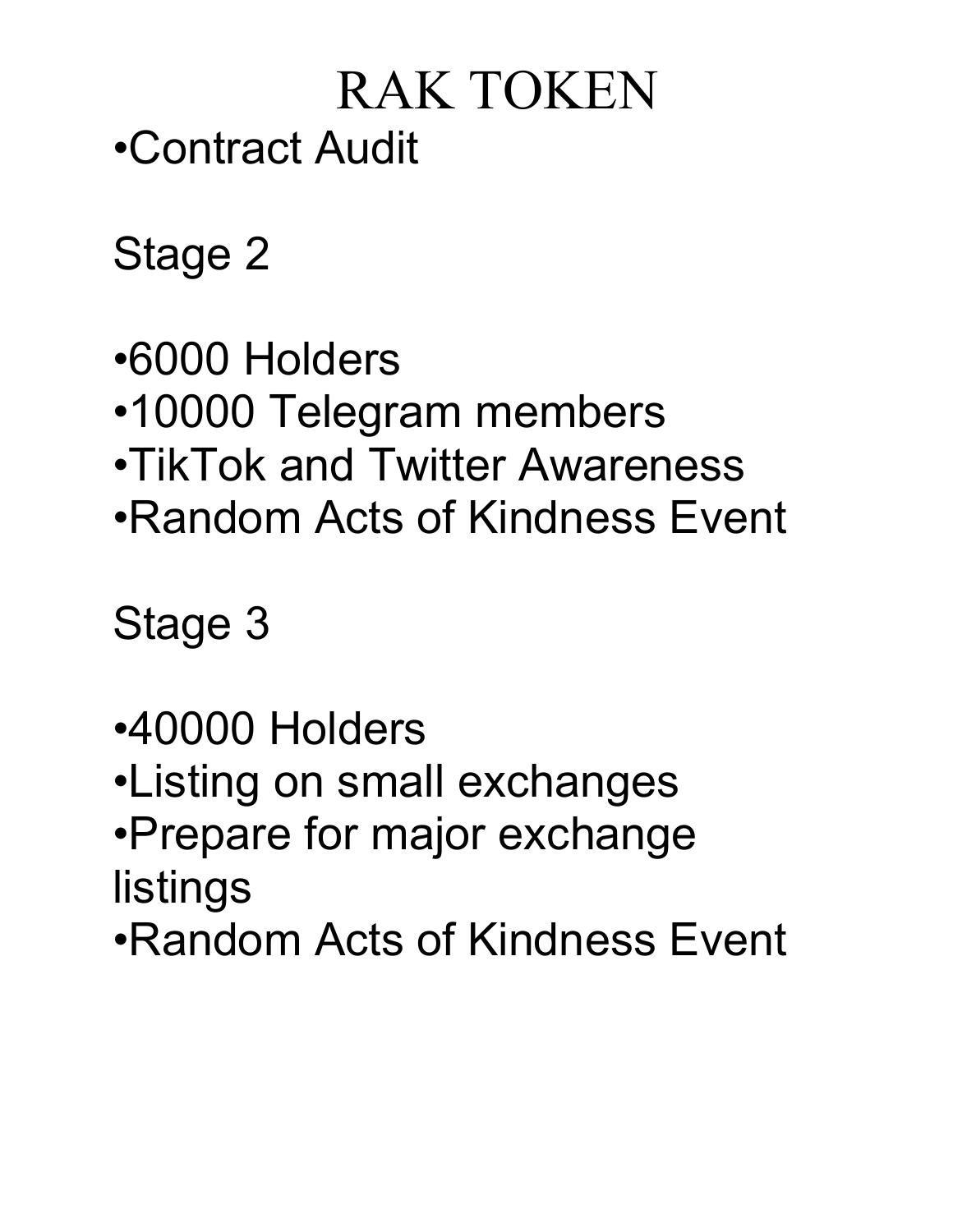Stage 4

- •80.000 Holders
- •Press Interviews (TV, Radio)
- •Out of home media placements
- •Listen to Earn Launch
- •Random Acts of Kindness Event

Stage 5

- •200.000 Holders
- •New Partnerships
- •Random Acts of Kindness Events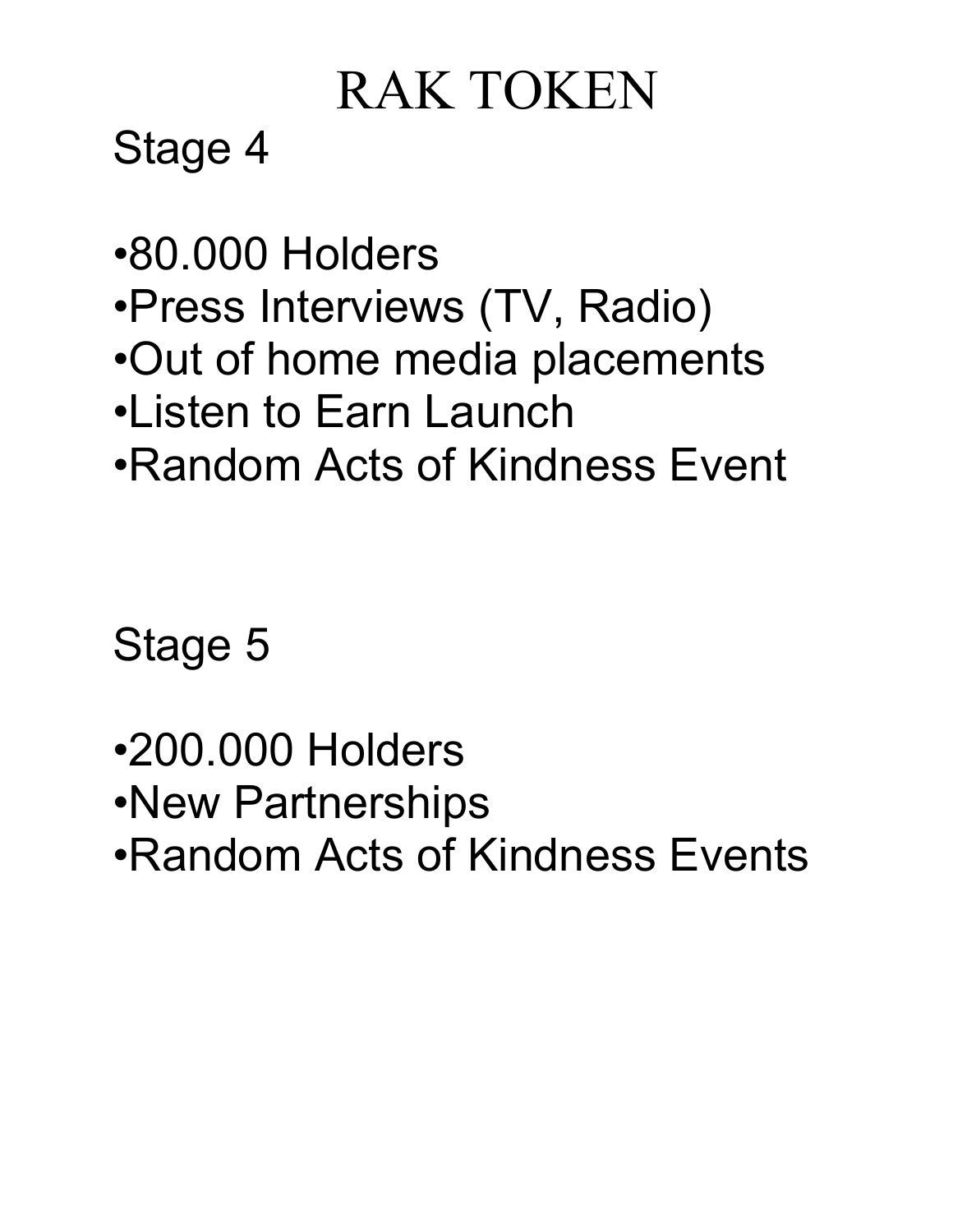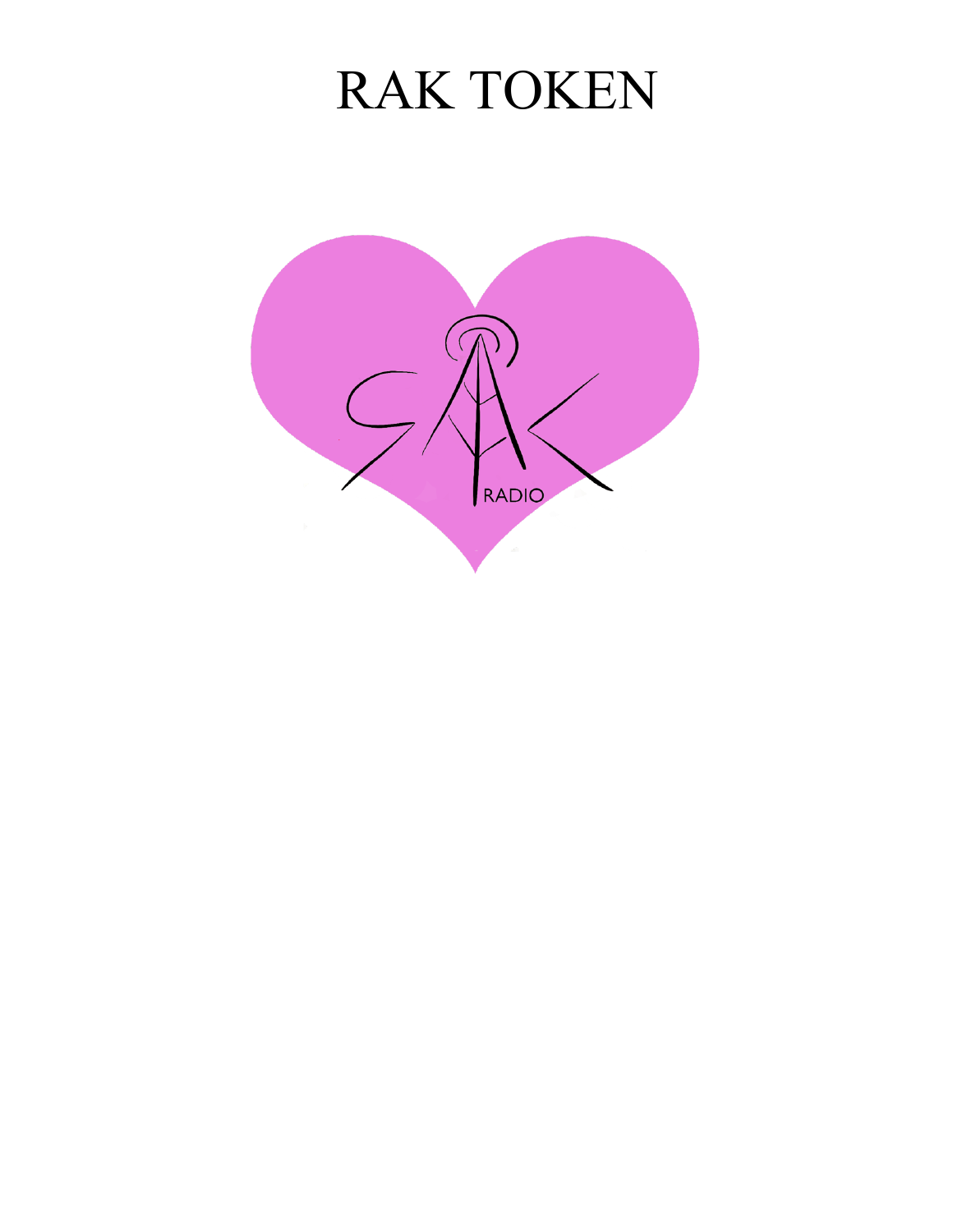# BUY RAKS TO DONATE TO RANDOM ACTS OF KINDNESS AND JOIN THE COMMNITY.

RAK is currently available on Pancake Swap and can be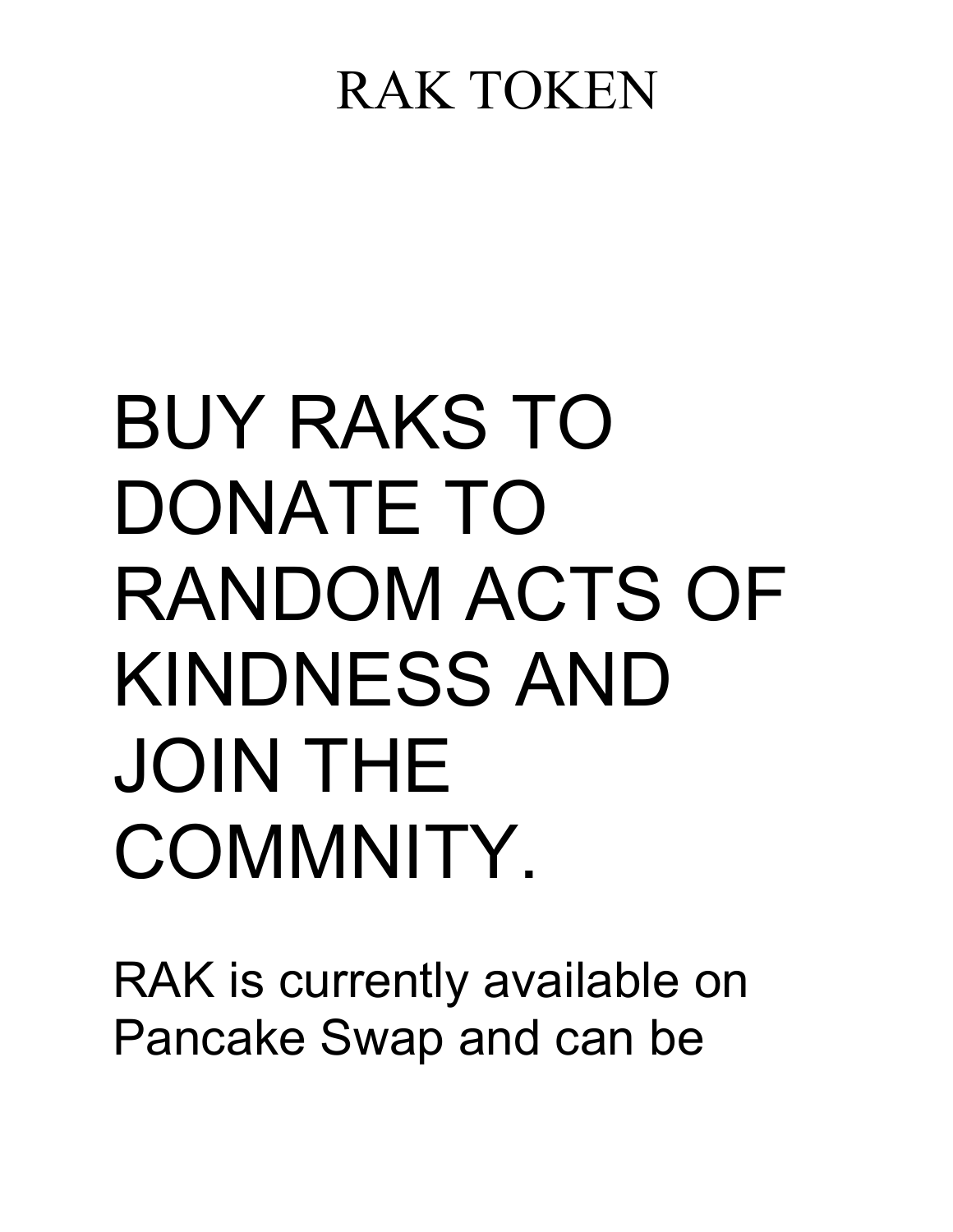#### RAK TOKEN purchased using our contract address:

0x45937aC07697772F326E 818FA283dC52963598c7

You can donate to RAK on Pancake Swap safely with your MetaMask wallet browser.

0x45937aC07697772F326E 818FA283dC52963598c7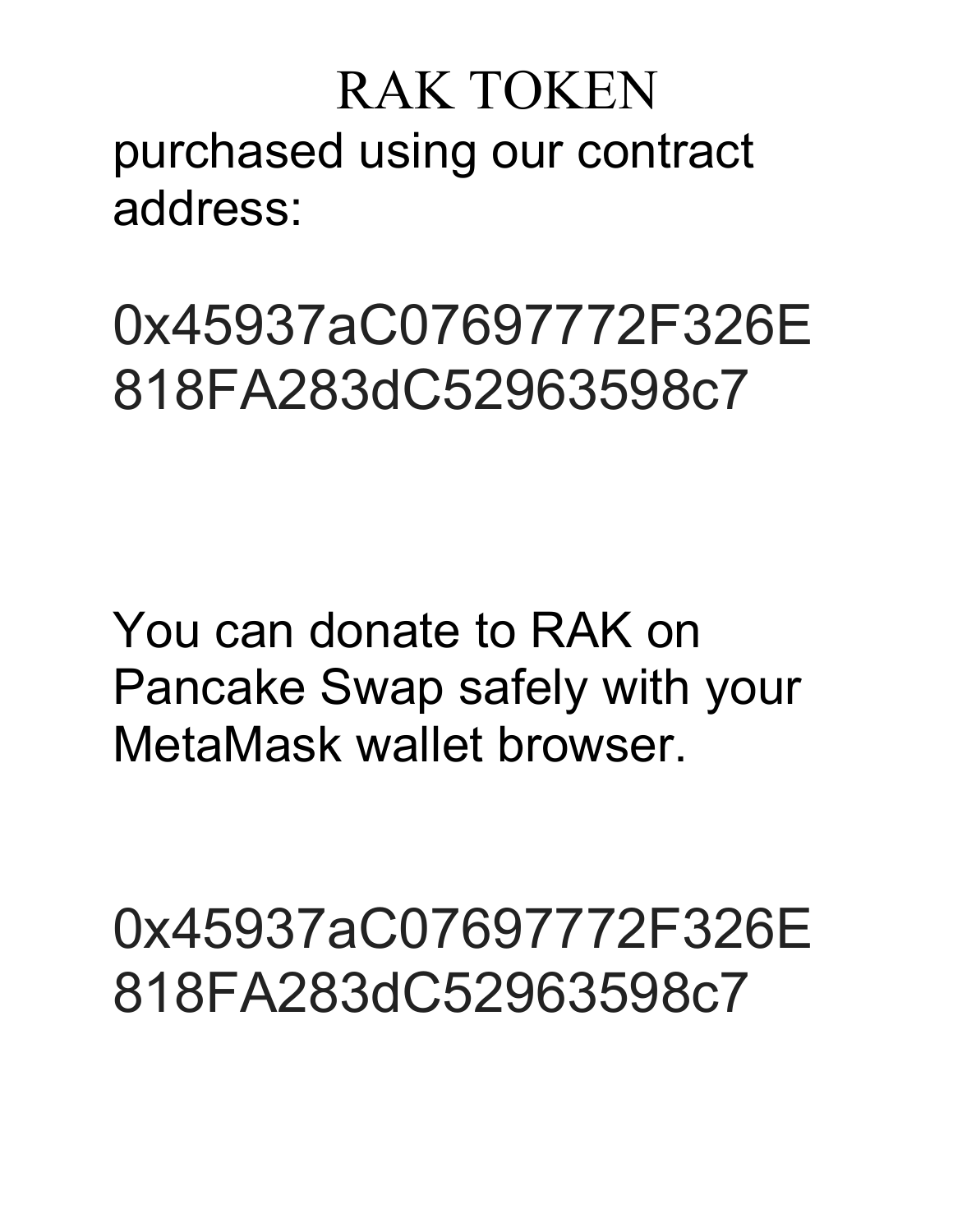1.MetaMaskRegister an BSC account on MetaMask.

2.Go to Pancake Swap and add our token contract address above.

3.Connect a MetaMask wallet to Pancake Swap.

4.Transfer BNB to your MetaMask Buy BNB or transfer to your MetaMask or Coinbase Wallet

5.Slippage Tolerance Make sure you set the Slippage tolerance between 5% and 15%.

6.Copy and then Paste this contract code into Pancake Swap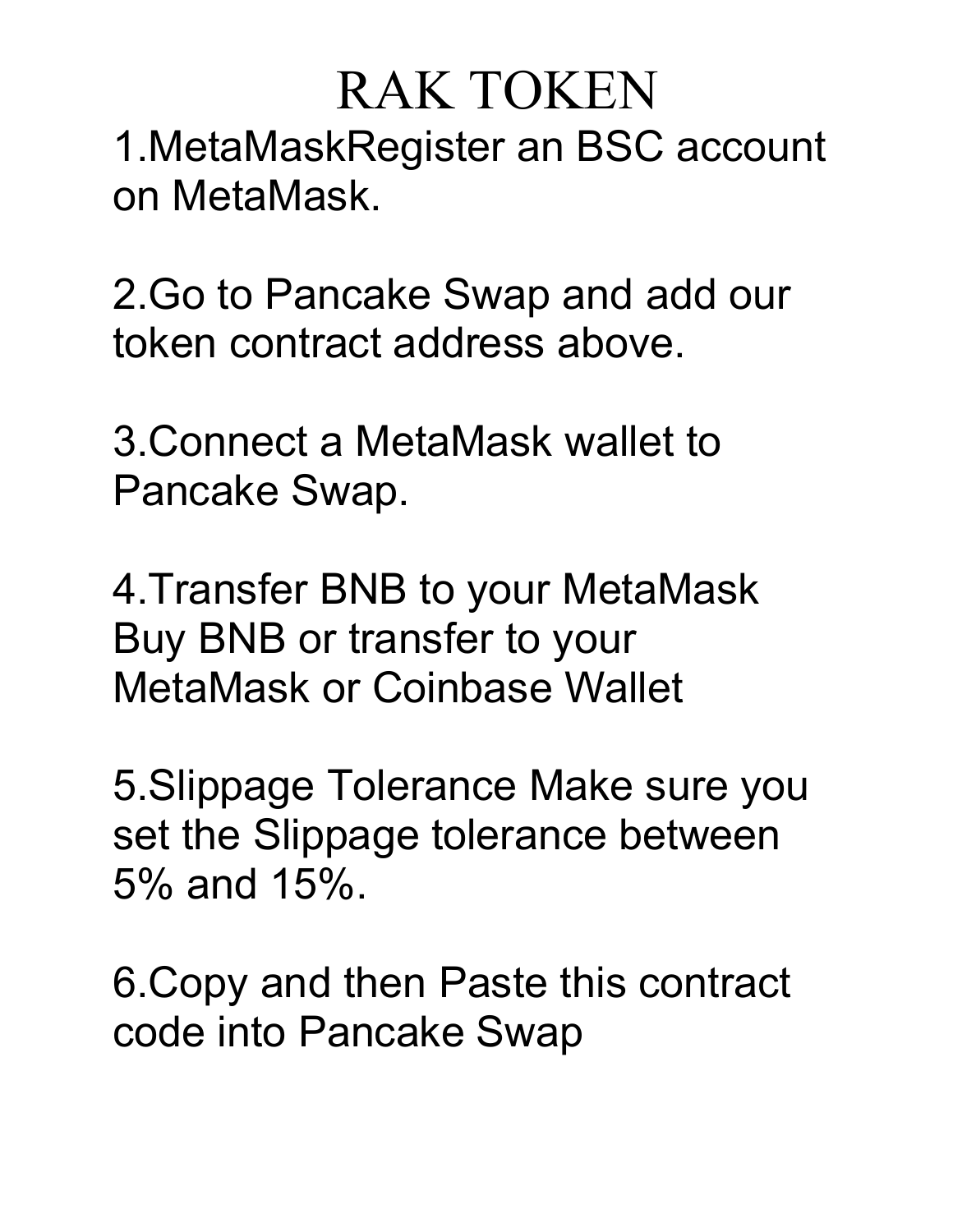#### RAK TOKEN 0x45937aC07697772F326E 818FA283dC52963598c7

7.Swap your BNB for RAK and hold it in your wallet for automatic reflections.



# DISCLAIMER: